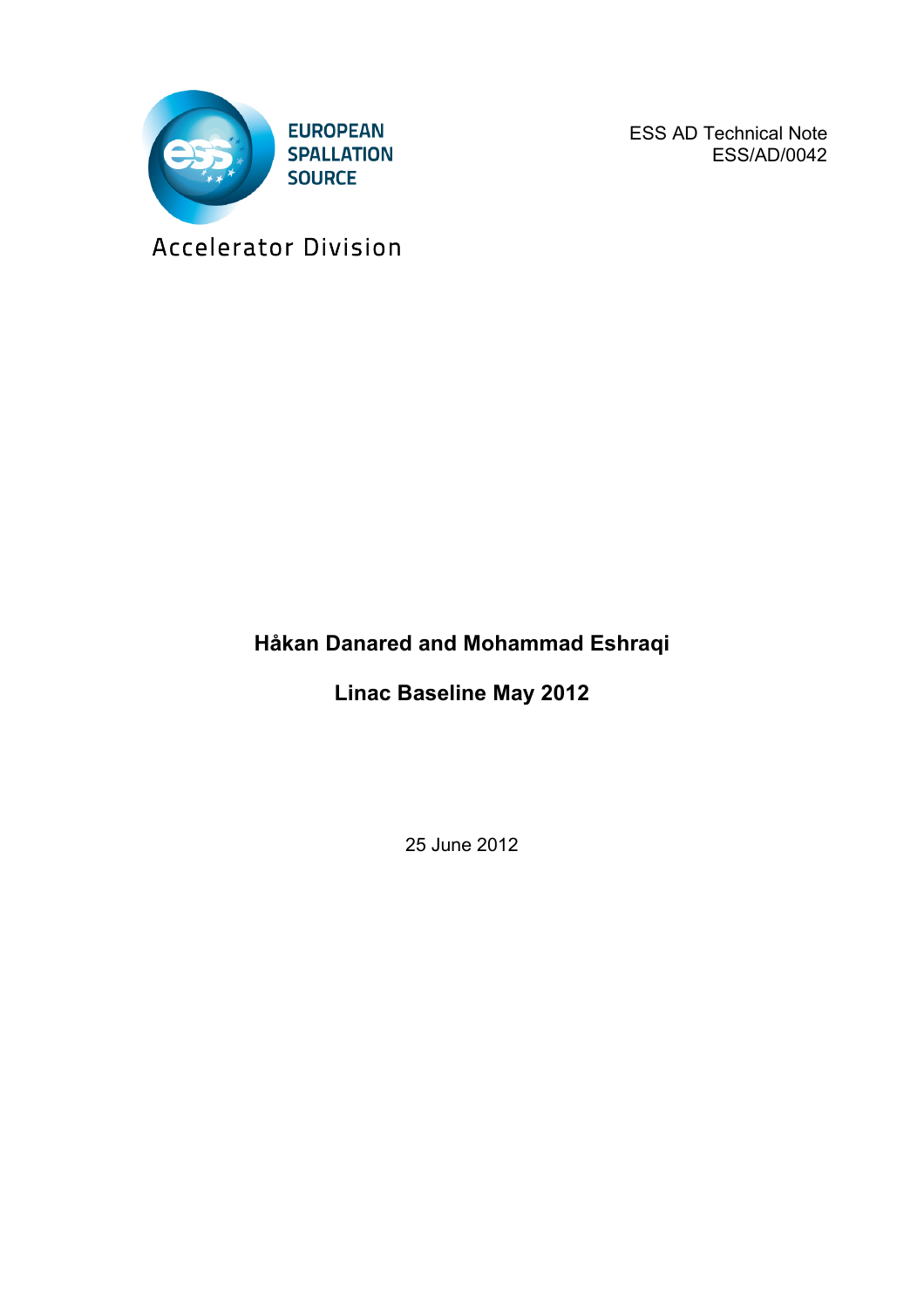## **Linac Baseline May 2012**

## *Håkan Danared and Mohammad Eshraqi*

This note documents the main parameters of the layout and lattice of the May 2012 Linac Baseline, named FDSL 2012 05 15, as uploaded to BLED the same month. Top-level parameters for this linac include 2.5 GeV beam energy, 50 mA beam current in the pulses, 2.86 ms pulse length and 14 Hz pulse-repetition frequency, producing 5 MW average beam power and 125 MW peak power. Among the important features implemented recently are:

- A MEBT with space for instrumentation, chopping and collimation.
- A DTL with a FODO structure that accelerates to 79 MeV instead of the previous 50 MeV to have a longitudinal phase advance at the end of the DTL that is almost equal to that of the spokes section.
- A modified phase law in the superconducting linac.
- Room for dipole magnets after the DTL and medium-beta sections to extract the beam into diagnostics or experimental stations.
- Dimensions of cavities and cryomodules that are more realistic than in earlier layouts.
- Medium-beta cavities that span a smaller range of particle velocities to reduce sensitivity to same-order cavity modes.
- Fully segmented cryomodules, with only four cavities per cryomodule in the high-beta section.
- Warm quadrupole doublets between the cryomodules of the spokes and mediumbeta sections, and between every second cryomodule in the high-beta section.
- A HEBT with 4 m difference between tunnel and target level and with octupole magnets to spread the beam on a rectangular target window.

Figure 1 shows the schematic block diagram of the linac layout. The total projected length of this layout, from the ion-source extraction to the centre of the target monolith (thus not including the extension of the ion source), is 601.9 m.



Fig. 1. Schematic block diagram of the FDSL 2012 05 15 linac layout.

Table 1 lists important parameters of this layout. In Figure 2 are shown the cavity voltages, defined as the integrated field multiplied by the maximum transit-time factor, in the superconducting part of the linac and also the power transmitted to the beam per cavity from the DTL to the end of the high-beta section.